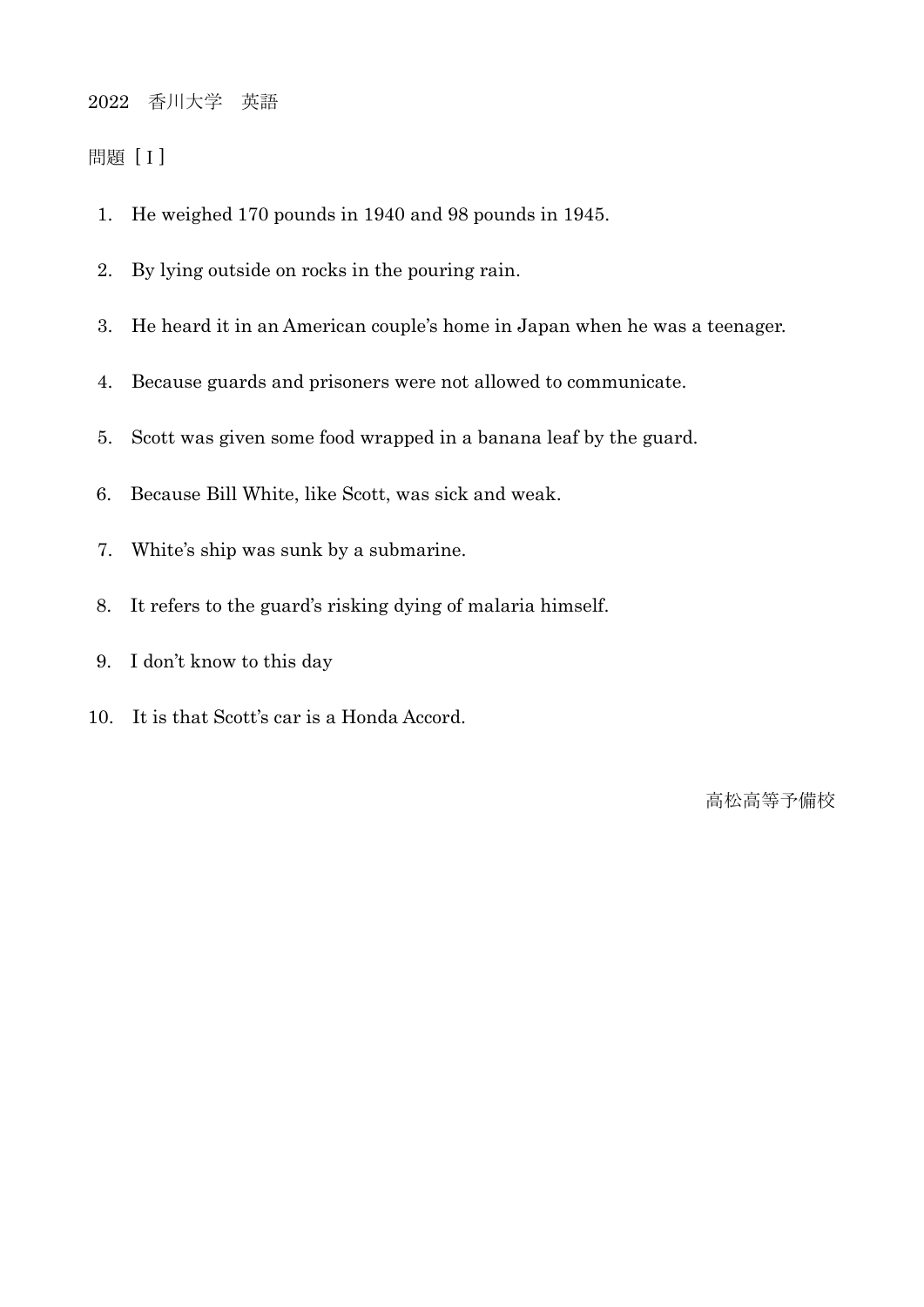2022 香川大学 英語

問題 [Ⅱ]

- 1. 全米コンピュータサイエンス試験の受験者のうち女子高校生は 27%にすぎない。
- 2. less
- 3. 男女がより不平等な国の女性の方が経済的に豊かになれる方面に進むこと。
- 4. 女子が 24%に対し男子は 38%で,14%の男女差があった。
- 5. 女子の方が基本的な言語能力に秀でている。 女子の方が一般的に読書により興味を持っている。
- 6. 福祉国家であり,社会保障のレベルが高い。
- 7. 経済的に豊かになる機会と困窮する可能性。
- 8. 男女平等であるために,興味がなければ理科を深くやらずに済む。
- 9. 男女には得意不得意があり,理数系方面で女子は採用しない口実となっている。
- 10. 優れた理数系の能力を持ちながら,そうした方面に進んでいない女子高校生。

高松高等予備校